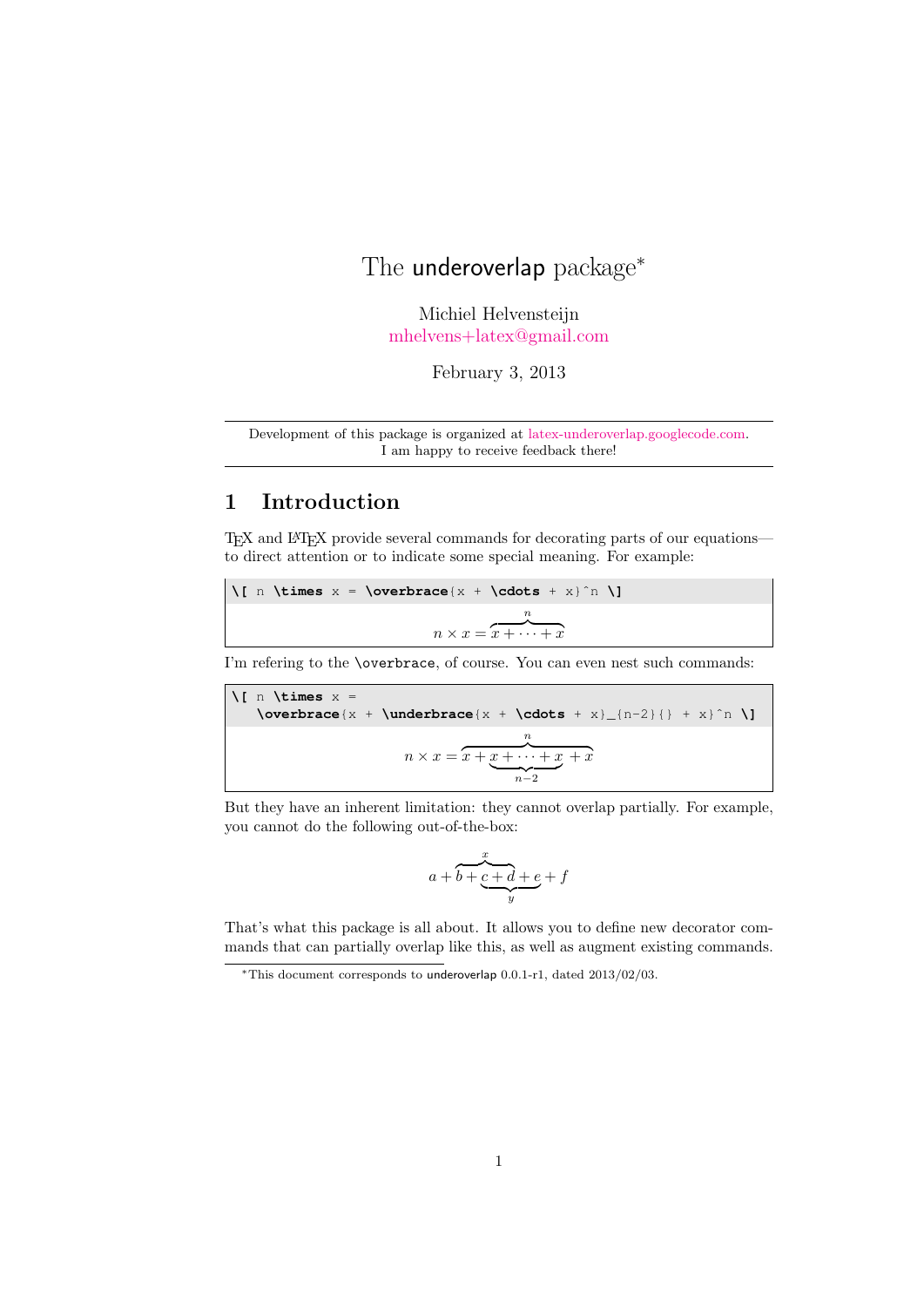## 2 Usage

 $\langle UOL$  decorator  $\{ \langle non-overlapping\ content \rangle \}$   $[\langle overlapping\ content \rangle]$ 

An  $\langle UOL$  decorator) is a decorator command prepared by this package, such as \UOLoverbrace and \UOLunderbrace in the examples below.

If you never use the optional argument at all, they should behave exactly like the simple T<sub>F</sub>X commands \overbrace and \underbrace.

As far as the 'current  $\langle UOL$  decorator' is concerned, the optional content is placed directly to the right of the mandatory content and both are decorated as a whole. But a subsequent  $\langle UOL$  decorator iii be expected directly following this one. Its decorator will cover also the optional content from the current command. That's how we can typeset the example from the introduction:

$$
\sqrt{[a + \text{VODLoverbrace}(b +)] [c + d]^x \text{VODLunderbrace{+ e}_y + f \text{V}}]}{a + b + \underbrace{c + d}_y + f}
$$

 $\Upsilon$ UOLoverbrace The following  $\langle UOL$  decorator is commands are predefined by the package, with obvious meaning:

\UOLunderbrace \UOLoverline \UOLunderline

- \UOLoverbrace • \UOLunderbrace
- \UOLoverline
- \UOLunderline

Note that you are not limited to *two* overlapping decorators:

$$
\begin{array}{c}\n\big\{\n\begin{array}{c}\n\text{a} + \text{V0Loverbraceace}\n\end{array} + \begin{array}{c}\n\text{b} + \begin{array}{c}\n\text{c}^x \text{V0Lunderbrace{+}\n\end{array} \left[\n\text{d}\right]_{y} \\
\text{V0Loverbraceace}\n\end{array}\n\big\} \\
\text{a} + \overbrace{b + c + d + e + f}^x\n\end{array}
$$

 $\newUOLdecoator \ {*command sequence*} {\langle definition containing #1} \}$ 

Using this command you can create a new  $\langle UOL$  decorator). The first argument is the desired command sequence and the second contains its definition.

Define it as if a simple \newcommand were used for a traditional decorator. The package will automatically augment it to allow it to overlap. You can use #1 to stand for the content provided by the user. The \UOLoverline decorator, for example, was defined as follows:

**\newUOLdecorator\UOLoverline**{**\overline**{#1}}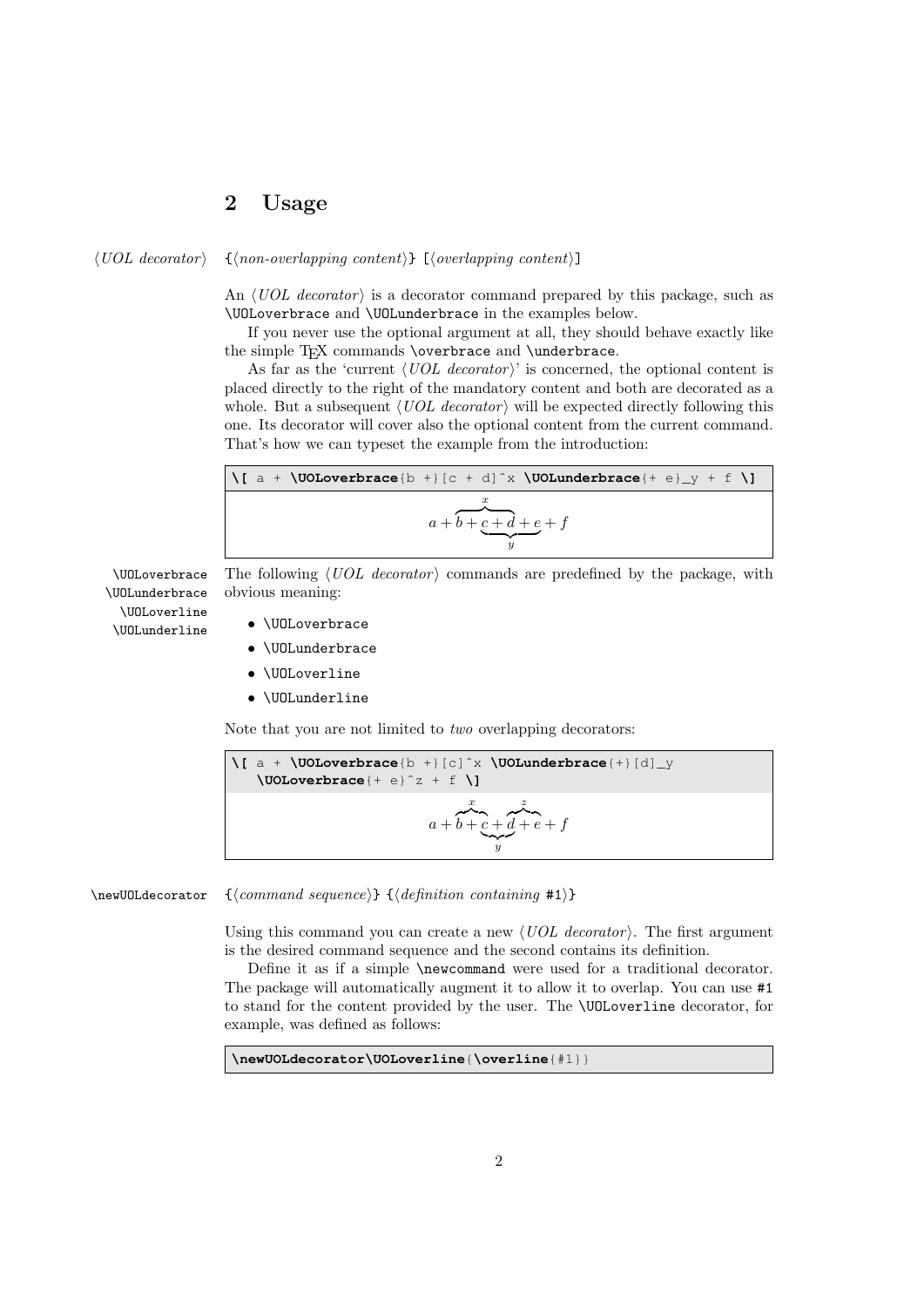But note that the result will not be satisfactory unless the decorator requires no horizontal space to be allocated other than for its content. For the commands listed above, this is no problem. But this may not be true for all native decorations.

For example, one may naively try to define a **\UOLfbox** command as follows:

```
\newUOLdecorator\UOLfbox{{%
    \fboxsep=1.2pt \fboxrule=.8pt \fbox{$#1$}%
}}
```
To test it, we define the following command as well:

```
\newcommand\bigstrut{\vrule height 10pt depth 4pt width 0pt}
```
The result will look like this:

$$
\sqrt{a + \text{Volfbox}(b + c + |d|^x \text{Volfbox}(\text{bigstrut} + e)^y + f \text{ }})}\n a + \frac{x}{b + c + d + e} + f
$$

The spacing is incorrect because \fbox allocates horizontal space for itself in addition to the space for its content and our package cannot take that into account. We'll have to correct for this manually:

```
\newUOLdecorator\UOLfbox{{%
   \fboxsep=1.2pt \fboxrule=.8pt%
   \kern-\fboxrule \kern-\fboxsep%
   \fbox{$#1$}%
   \kern-\fboxsep \kern-\fboxrule%
}}
```

$$
\frac{\sqrt{a + \text{Volfbox}(b + c + |d|^x \text{Volfbox}(\text{bigstruct} + e)^y + f \text{Vol}})}{a + \boxed{b + c + d} + f}
$$

Much better!

Note that subscripts / superscripts will be placed directly below / above the content, even if the original decorator did not support that.

\UOLaugment  $\{\\command{\text{s}equence}\}$ 

This command can augment an existing native decorator command to allow overlapping with its original name: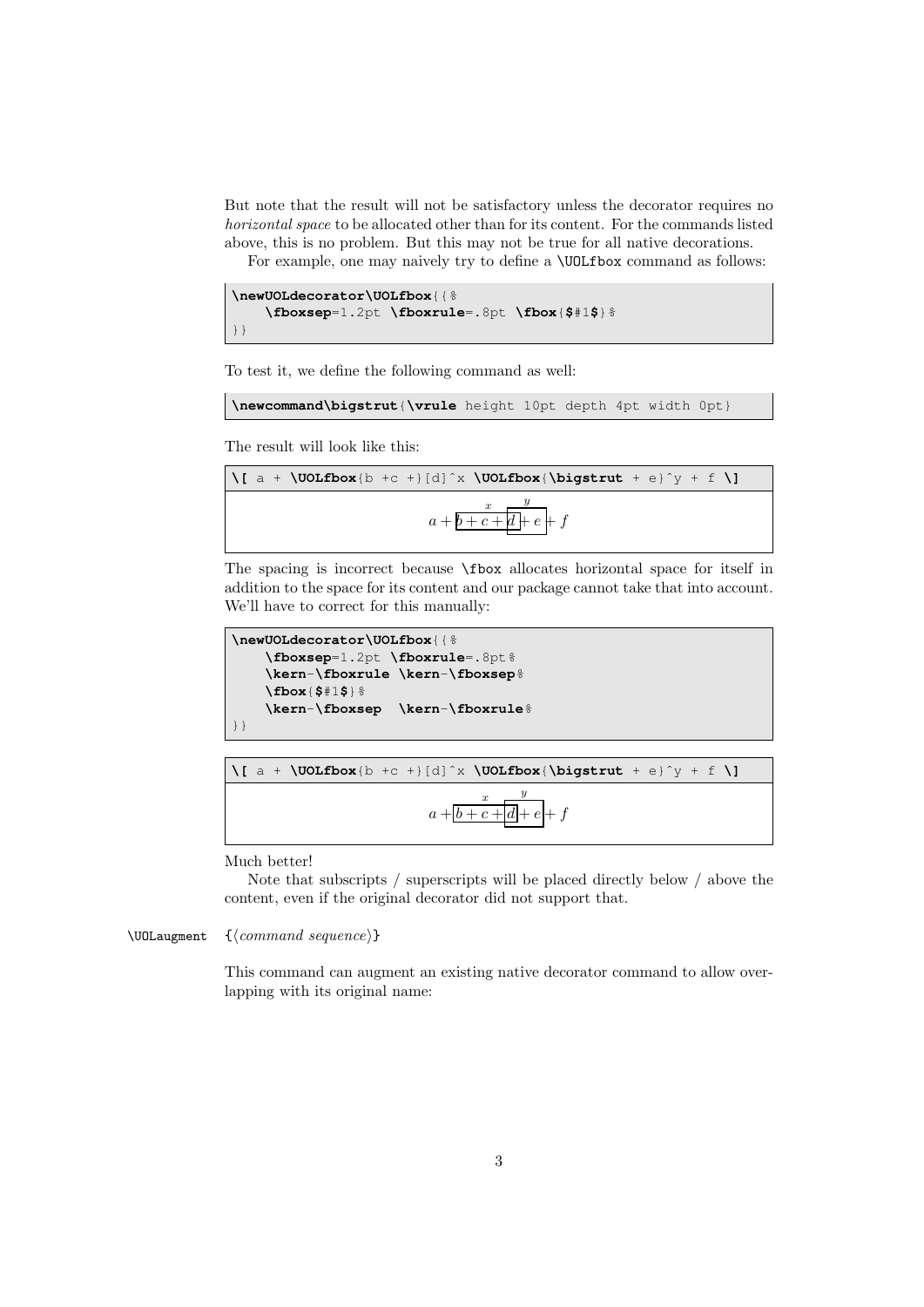**\UOLaugment\overline \UOLaugment\overbrace \[** a + **\overline**{b +}[c + d] **\overbrace**{**\bigstrut** + e}ˆy + f **\]**  $a + b +$  $\overline{y}$  $\overline{c+d+e+f}$ 

Note, however, the following assumptions on the original command:

- It should not be a native T<sub>E</sub>X command such as **\underline**. Augmenting \underline like this actually seems to work fine, but the TEX specification can give us no guarantees about its behavior if we do.
- It should originally only support one standard mandatory argument. If it already supported optional arguments or other code structures then that behavior will be lost after augmentation.

If these requirements are satisfied then the new command should be almost backwards compatible. The exceptions being, of course, when you supply an optional argument or when it follows another  $\langle UOL$  decorator) that does. The other exception is the behavior of subscripts and superscripts if the original decorator did not place them directly below / above the content.

Of course, you can manually correct for these exceptions, but be aware that backwards compatibility is not completely guaranteed if you simply augment a decorator without any other measures.

This package does not 'pre-augment' any commands.

 $\Upsilon$ UOLunaugment  $\{\\command{\eq}{eq:q}$ 

Assuming that  $\langle command\ sequence \rangle$  has been augmented by the **\UOLaugment** command, using  $\Upsilon$  UOLunaugment reverses the effects and  $\langle command\ sequence \rangle$  will once again have its original meaning.

### 3 Acknowledgements

I originaly read the following question on <http://tex.stackexchange.com>:

• <http://tex.stackexchange.com/questions/12963>

The commands of this package are partially based on the technique described by Herbert and the command definitions proposed by Martin Scharrer.

I got a lot of useful help from the answers to my own questions too:

- <http://tex.stackexchange.com/questions/95786>
- <http://tex.stackexchange.com/questions/95897>

Thanks in particular to David Carlisle and Hendrik Vogt.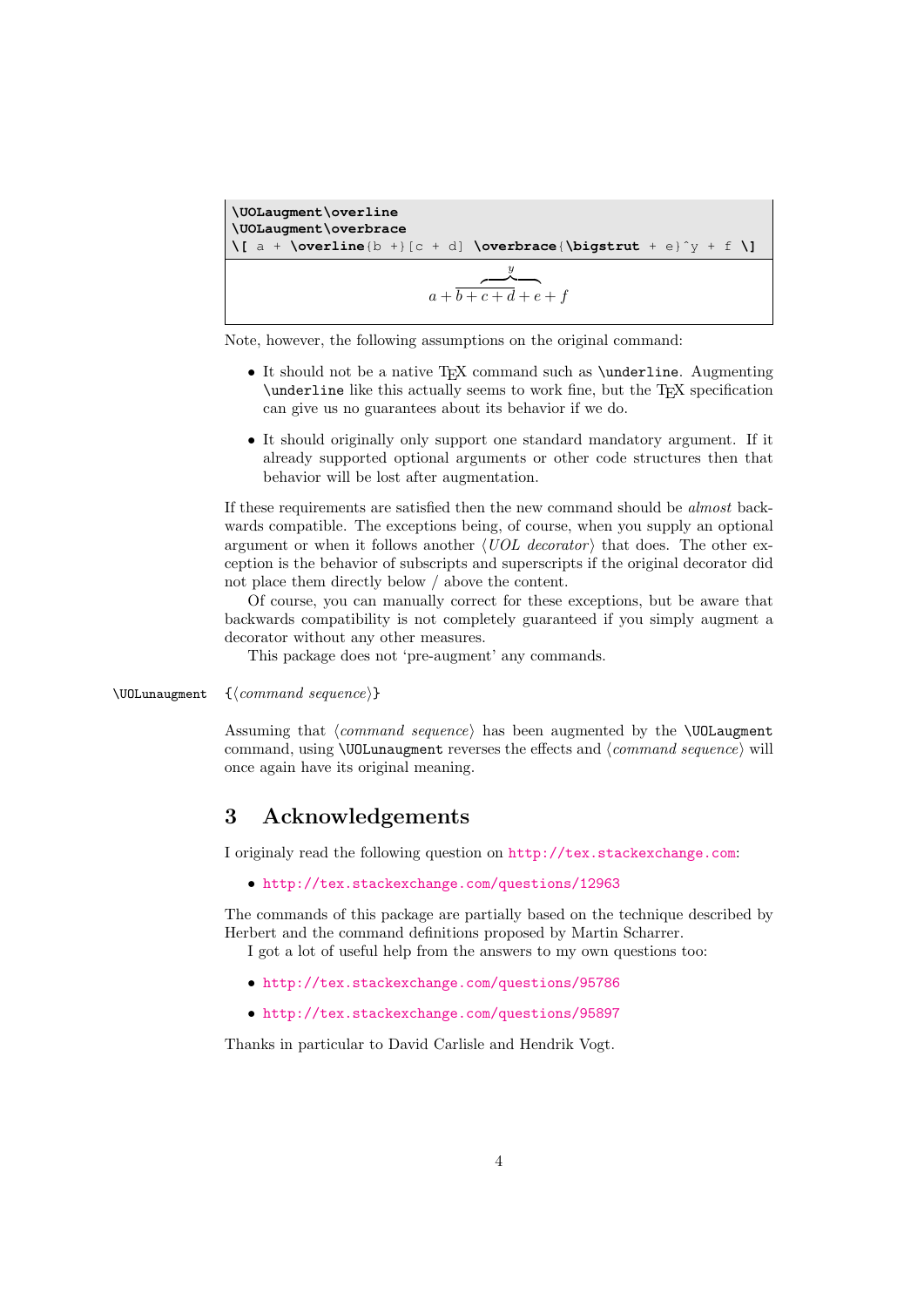### 4 Implementation

We now show and explain the entire implementation from underoverlap.sty.

#### 4.1 Package Info

```
1 \NeedsTeXFormat{LaTeX2e}
2 \ProvidesPackage{underoverlap}[2013/02/03 0.0.1-r1
3 construct for partly overlapping math decorations]
```
#### 4.2 Packages

These are the packages we'll need.

```
4 \RequirePackage{etoolbox}
5 \RequirePackage{mathtools}
6 \RequirePackage{xparse}
```
#### 4.3 Public Macros

 $\neq$ UOLdecorator  ${\langle control \ sequence \rangle} {\langle definition \rangle}$ 

This defines the macro  $\langle control \; sequence \rangle$  as a new decorator command that is capable of overlapping with others.

```
7 \NewDocumentCommand{\newUOLdecorator}{mm}{%
8 \newcommand{#1}[1]{#2}%
9 \UOLaugment{#1}%
10 }
```
 $\Upsilon$ <sub>\UOLaugment</sub> { $\{control\ sequence\}$ }

This augments the macro  $\langle control\ sequence \rangle$  to allow it to be overlapped.

```
11 \NewDocumentCommand{\UOLaugment}{m}{%
12 \cslet{\uol@oldcsname{#1}}{#1}%
13 \renewcommand{#1}{%
14 \ifbool{mmode}{%
15 \uol@construct{\csuse{\uol@oldcsname{#1}}}%
16 } {%
17 \csuse{\csuse{\uol@oldcsname{#1}}}%
18 }%
19 }%
20 }
```
\UOLunaugment  $\{}$ 

This unaugments the macro *(original cs)* so it will once again have its original meaning. This will only make sense if you're previously augmented that command with \UOLaugment.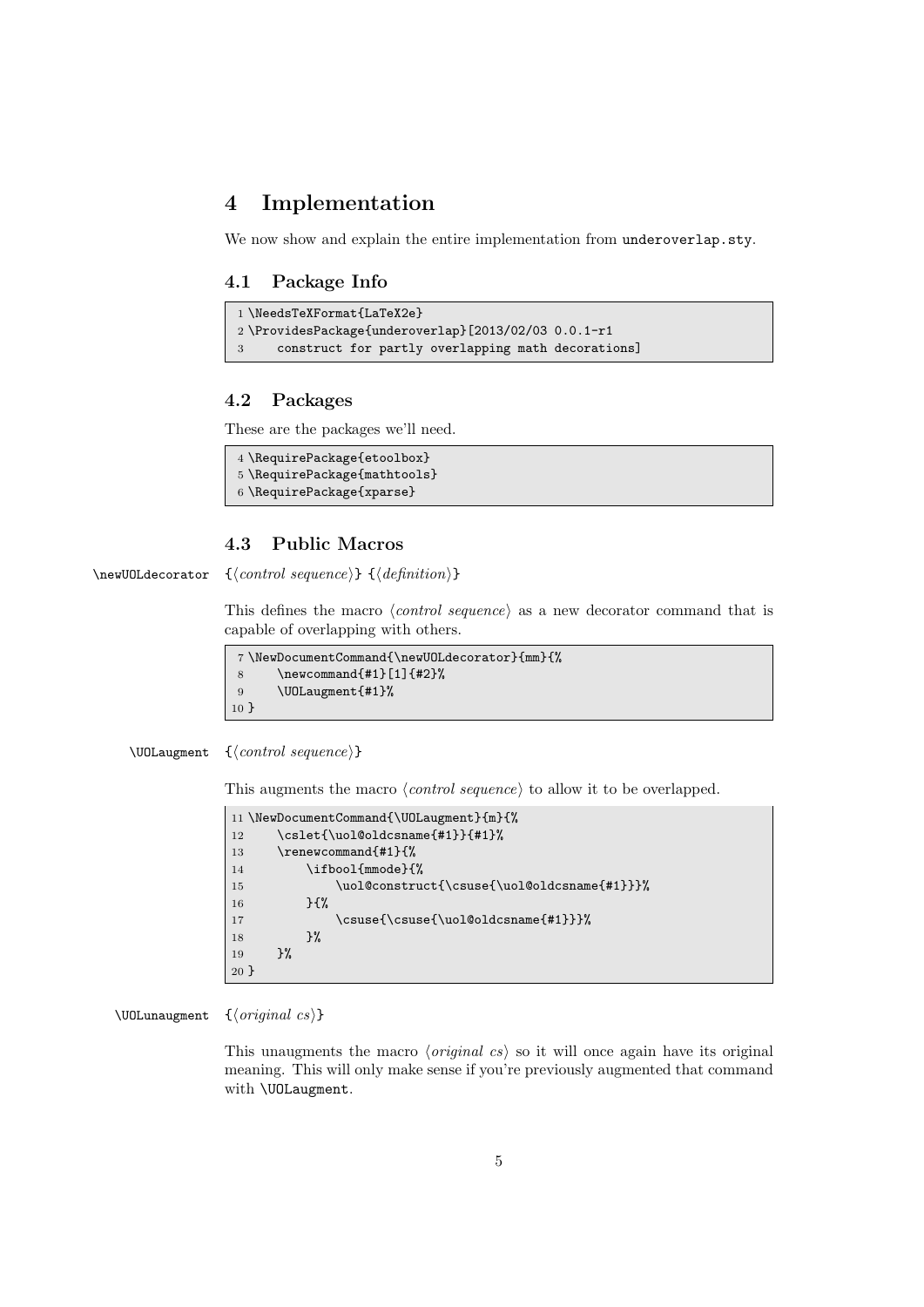```
21 \NewDocumentCommand{\UOLunaugment}{m}{%
22 \letcs{#1}{\uol@oldcsname{#1}}%
23 }
```
#### 4.4 Private Macros

The content inside a decoration has three parts:

- A 'left' part that may overlap with the previous construct.
- A 'middle' part that does not overlap.
- A 'right' part that overlaps with the next construct.

Only the 'middle' and 'right' parts are passed as parameters throughout most of the following commands. The 'left' part is defined by the previous  $\langle UOL \, decontor \rangle$ inside the \uol@overlap@content macro.

 $\uole$ oldcsname  $\{\langle control \ sequence \rangle\}$ 

Given a control sequence, this derives the corresponding 'old csname' used by this package when augmenting it.

```
24 \newcommand{\uol@oldcsname}[1]{%
25 uol@old@\expandafter\@gobble\string#1%
26 }
```
\uol@construct { $\{original\ macro\}$  { $\{middle\}$ } { $\{right\}$ }

Scans ahead for subscript or superscript.

```
27 \NewDocumentCommand{\uol@construct}{mmO{}}{%
28 \let\uol@sup\empty%
29 \let\uol@sub\empty%
30 \@ifnextchar^{%
31 \uol@construct@sup{#1}{#2}{#3}%
32 }{%
33 \@ifnextchar_%
34 {\uol@construct@sub {#1}{#2}{#3}}%
35 {\uol@construct@final{#1}{#2}{#3}}%
36 }%
37 }
```
\uol@construct@sup  ${\langle original\ macro}\} {\langle middle\rangle} {\langle right\rangle} ^{\{support\}}$ 

Processes superscript and scans ahead for subscript.

|         | 38 \def\uol@construct@sup#1#2#3^#4{% |
|---------|--------------------------------------|
| 39      | \def\uol@sup{#4}%                    |
| 40      | <b>\@ifnextchar %</b>                |
| 41      | $\{\uolimits\{\nu\}\$                |
| 42      | $\{\uolimits\{\nu\}.$ $\{ \mu\}.$    |
| $43 \}$ |                                      |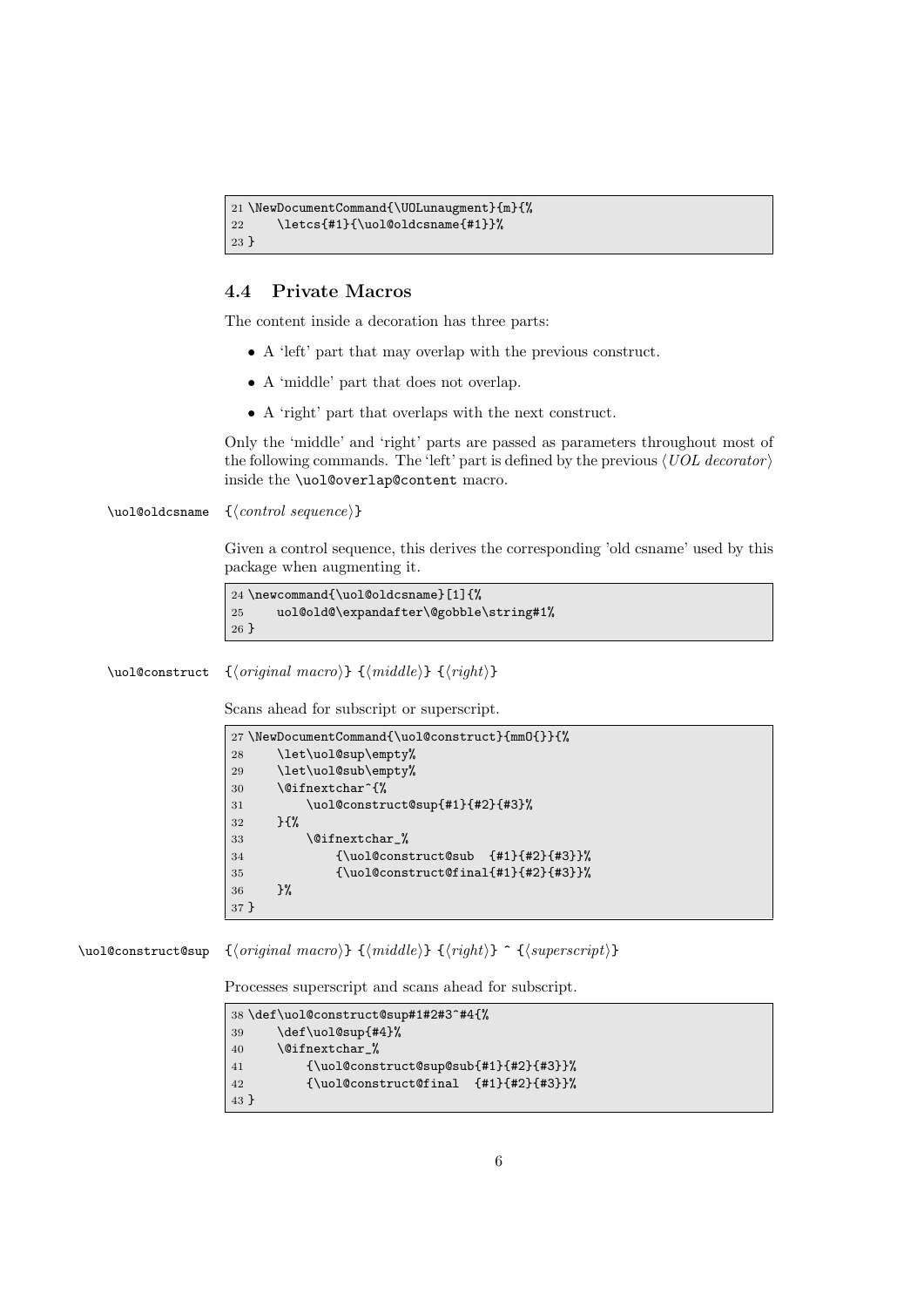```
\uol@construct@sub {\langle original\ macro}\} {\langle middle\rangle} {\langle right\rangle} _ {\langle (subset) }Processes subscript and scans ahead for superscript.
                           44 \def\uol@construct@sub#1#2#3_#4{%
                           45 \def\uol@sub{#4}%
                           46 \@ifnextchar^%
                           47 {\uol@construct@sub@sup{#1}{#2}{#3}}%
                           48 {\uol@construct@final {#1}{#2}{#3}}%
                           49 }
\uol@construct@sub@sup {\{original\ macro\} {\{middle\} {\{right\} ^ {\{superscript\}}
                          Processes superscript and calls the 'final' command.
                           50 \def\uol@construct@sub@sup#1#2#3^#4{%
                           51 \def\uol@sup{#4}%
                           52 \uol@construct@final{#1}{#2}{#3}%
                           53 }
\uol@construct@sup@sub {\langle original~macro \rangle} {\langle middle \rangle} {\langle right \rangle} _ {{\langle subset \rangle}}
                          Processes subscript and calls the 'final' command.
                           54 \def\uol@construct@sup@sub#1#2#3_#4{%
                           55 \def\uol@sub{#4}%
                           56 \uol@construct@final{#1}{#2}{#3}%
                           57 }
 \uol@overlap@content This macro stores the 'overlapped' part of the math content between two aug-
                          mented macros. We make sure that it is empty at the beginning of a new equation.
                           58 \let\uol@overlap@content\@empty
 \uol@construct@final {\original macro}} {\middle}} {\right\}
                          This command typesets the result and reserves space for the overlap.
                           59 \newcommand{\uol@construct@final}[3]{
                             The following block will set the visible ink of the decoration without visibly set-
                          ting the content itself and without moving our current position (using \mathcal{L}).
                           60 \mathrlap{%
                             We do several things next. Using \mathbb{R} we allow any subscript and super-
                          script to be positioned directly under or over the construct, even if the original
                          command doesn't natively support it.
                             We call the original command with #1 and make it initially invisible using
                          \phantom.
```
Using braces we provide the spacing most likely to be satisfactory. If it's not, the user should manually correct with math-spacing commands.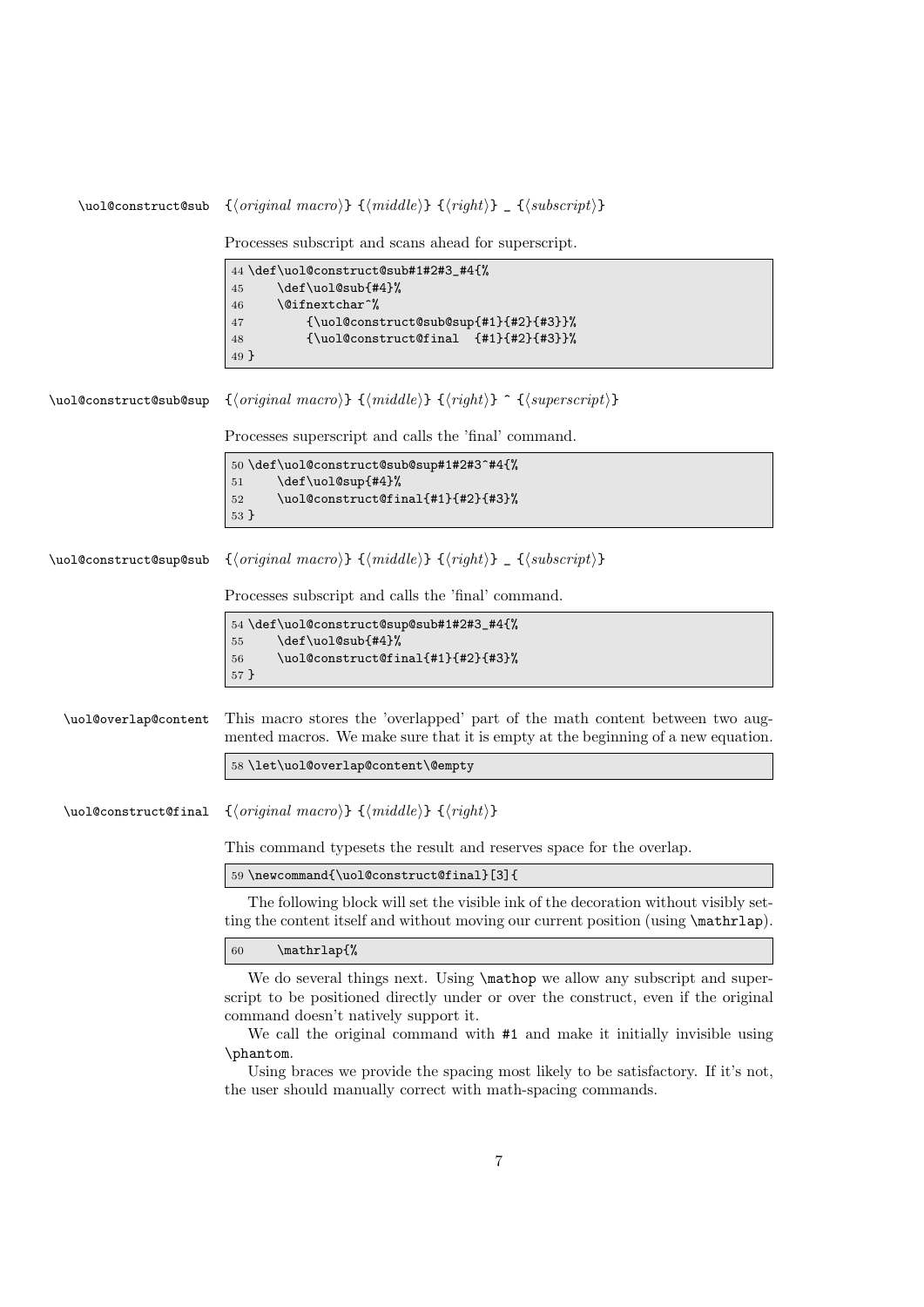| 61 | \displaystyle%                           |
|----|------------------------------------------|
| 62 | \mathop{#1{\phantom{%                    |
| 63 | $\{\uolowerlap@content\{\{}#2\}\{\#3\}\$ |
| 64 | 333%                                     |

The following two lines set the subscript and superscript that we collected during the previous phases.

| 65<br>66 | ^{\mathclap{\uol@sup}}%<br>_{\mathclap{\uol@sub}}% |
|----------|----------------------------------------------------|
|          |                                                    |
| 67       |                                                    |

Next, we optionally print the debug-shadow (disabled right now).

68 %\mathrlap{\textcolor{green}{\uol@overlap@content#2#3}}%

The following code visibly typesets the 'left' and 'middle' parts of the content.

```
69 {\uol@overlap@content}{{}#2{}}%
```
We assume that the 'right' part (that overlaps with the next construct) will be visibly set by the following command, which will be its 'left' part. We store it in the \uol@overlap@content macro now.

```
70 \def\uol@overlap@content{#3}%
```
71 }

\UOLoverbrace \UOLunderbrace \UOLoverline

\UOLunderline

We predefine the following commands in a straightforward way:

```
72 \newUOLdecorator{\UOLoverbrace} {\overbrace {#1}}
73 \newUOLdecorator{\UOLunderbrace}{\underbrace{#1}}
74 \newUOLdecorator{\UOLoverline} {\overline {#1}}
75 \newUOLdecorator{\UOLunderline} {\underline {#1}}
```
# Change History

0.0.1

General: initial version . . . . . . . . . 1 0.0.1-r1 General: several improvements in the documentation  $\dots \dots 1$ 

#### Index

Numbers written in italic refer to the page where the corresponding entry is described; numbers underlined refer to the code line of the definition; numbers in roman refer to the code lines where the entry is used.

| <b>Symbols</b> | $\ldots$ 30, 33, 40, 46                                                      |                          |
|----------------|------------------------------------------------------------------------------|--------------------------|
| \@empty  58    | $\mathbf C$                                                                  | $\det$ . 38, 39, 44, 45, |
|                | $\texttt{\@gobble} \dots \dots \dots \ 25 \ \texttt{\dots} \dots \dots \ 12$ | 50, 51, 54, 55, 70       |
|                | \@ifnextchar  \csuse  15,17 \displaystyle  61                                |                          |